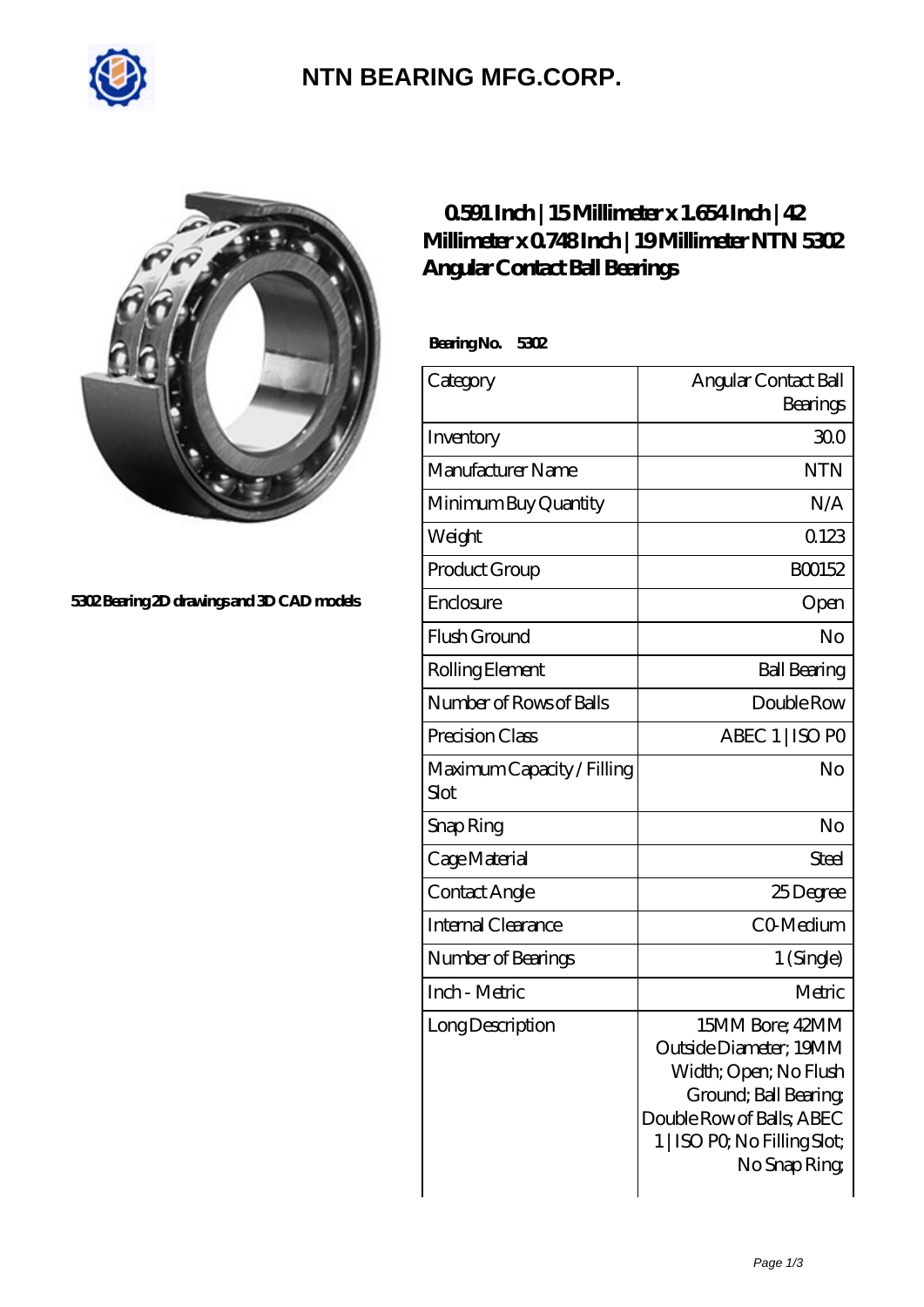

## **[NTN BEARING MFG.CORP.](https://m.2norma.de)**

|                                 | CO Medium; Steel Cage; 25<br>Degree; 1 (Single) |
|---------------------------------|-------------------------------------------------|
| Category                        | Angular Contact Ball<br>Bearing                 |
| <b>UNSPSC</b>                   | 31171531                                        |
| Harmonized Tariff Code          | 8482105028                                      |
| Noun                            | Bearing                                         |
| Keyword String                  | Angular Contact                                 |
| Manufacturer URL                | http://www.ntnamerica.co<br>m                   |
| Manufacturer Item Number        | 5302                                            |
| D                               | 1.654 Inch   42 Millimeter                      |
| B                               | 0.748Inch   19 Millimeter                       |
| $\rm d$                         | 0.591 Inch   15 Millimeter                      |
| bore diameter:                  | 15 <sub>mm</sub>                                |
| radial static load capacity:    | 10200N                                          |
| outside diameter:               | $42 \text{mm}$                                  |
| operating temperature<br>range: | $-40$ to $120^{\circ}$ C                        |
| overall width:                  | 19mm                                            |
| cage material:                  | Steel                                           |
| contact angle:                  | $25^\circ$                                      |
| outer ring width:               | 19 <sub>mm</sub>                                |
| rowtype & fill slot:            | Double-RowNon-Fill Slot                         |
| maximum rpm:                    | 15000rpm                                        |
| internal clearance:             | CO                                              |
| finish/coating                  | Uncoated                                        |
| bore type:                      | Round                                           |
| precision rating                | Class 0                                         |
| closure type:                   | Open                                            |
| fillet radius                   | $1 \,\mathrm{mm}$                               |
| snap ring included:             | Without Snap Ring                               |
| series:                         | 53                                              |
|                                 |                                                 |